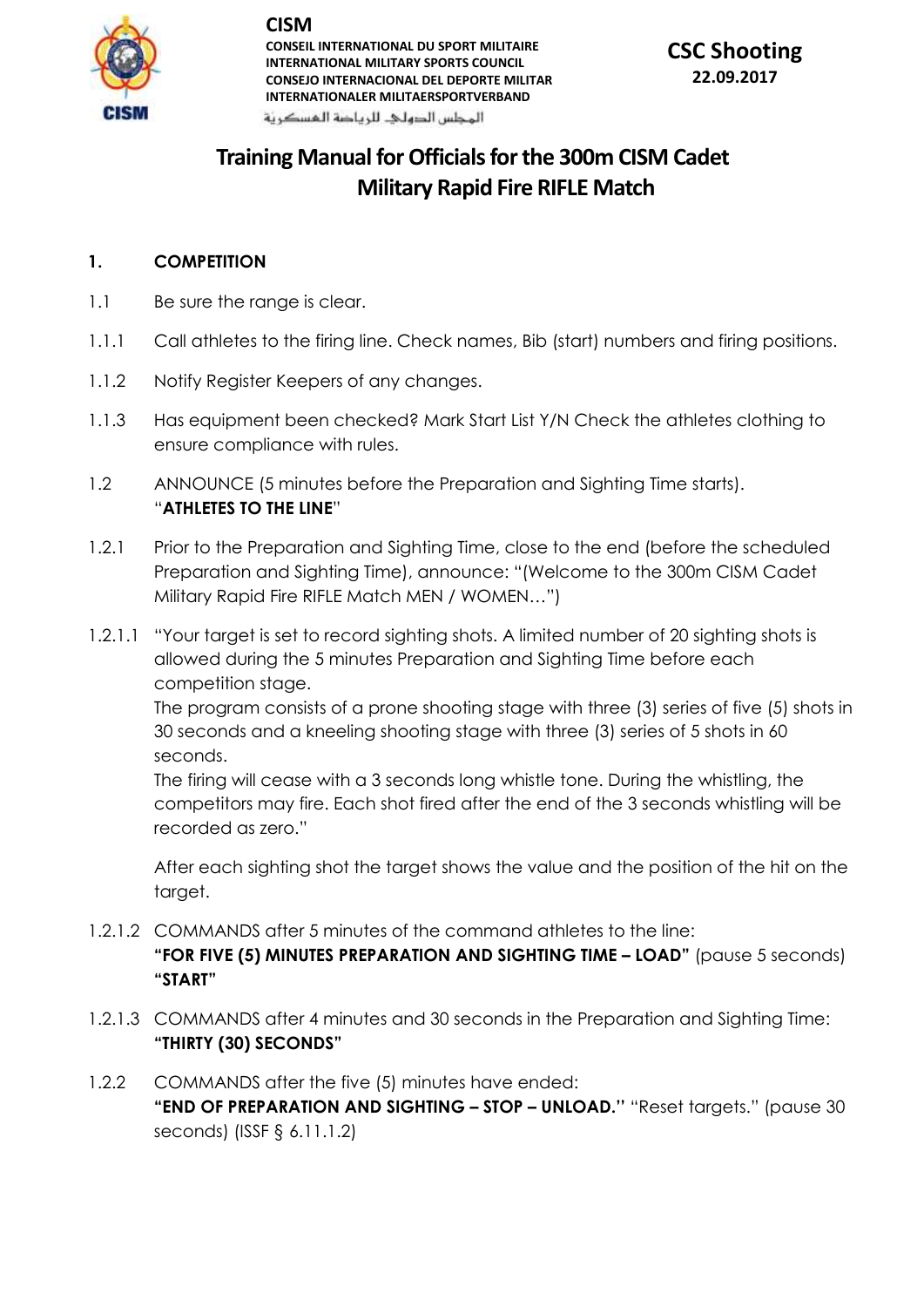

**CISM CONSEIL INTERNATIONAL DU SPORT MILITAIRE INTERNATIONAL MILITARY SPORTS COUNCIL CONSEJO INTERNACIONAL DEL DEPORTE MILITAR INTERNATIONALER MILITAERSPORTVERBAND** المحلس الدهلى للرياضة المسكرنة

- 1.2.2.1 **"TAKE YOUR MAGAZINE EQUIPPED WITH FIFTEEN (15) ROUNDS – LOAD"** (pause 30 seconds)
- 1.2.2.2 **"GET READY FOR THE FIRST SERIES IN POSITION PRONE"** (pause 5 seconds) **"ATTENTION – 3 – 2 – 1 – FIRE"**

(the competitors now have 30 seconds time to shoot the series of 5 shots)

- 1.2.2.3 *3 SECONDS LONG WHISTLING TONE*. During the whistling (in the series time from 27 to 30 seconds) the competitors may fire. Each shot fired after the end of the 3 seconds whistling will be recorded as zero. (pause 1 minute)
- 1.2.2.4 **"GET READY FOR THE SECOND SERIES IN POSITION PRONE"** (pause 5 seconds) **"ATTENTION – 3 – 2 – 1 – FIRE"** (the competitors now have 30 seconds time to shoot the series of 5 shots)
- 1.2.2.5 *3 SECONDS LONG WHISTLING TONE.* During the whistling (in the series time from 27 to 30 seconds) the competitors may fire. (pause 1 minute)
- 1.2.2.6 **"GET READY FOR THE THIRD SERIES IN POSITION PRONE"** (pause 5 seconds) **"ATTENTION – 3 – 2 – 1 – FIRE"**

(the competitors now have 30 seconds time to shoot the series of 5 shots)

- 1.2.2.7 *3 SECONDS LONG WHISTLING TONE.* During the whistling (in the series time from 27 to 30 seconds) the competitors may fire.
- 1.2.2.8 **"UNLOAD – UNLOAD CONTROL FOR ALL SHOOTERS"** (wait until all rifles are checked)
- 1.2.2.9 **"TEN (10) MINUTES CHANGEOVER TIME – START"**

The competitors can now move up and prepare themselves for the kneeling position. During this time, dry firing and aiming exercises are allowed. The competitors can now also refill the magazine with 15 rounds. The rifle MUST NOT be loaded!

- 1.2.2.10 COMMANDS after 9 minutes and 30 seconds in the Changeover Time: **"THIRTY (30) SECONDS"**
- 1.2.2.11 COMMANDS after the ten (10) minutes have ended: **"CHANGEOVER TIME IST OVER - STOP''**
- 1.2.2.12 COMMANDS: **"FOR FIVE (5) MINUTES PREPARATION AND SIGHTING TIME – LOAD"** (pause 5 seconds) **"START."**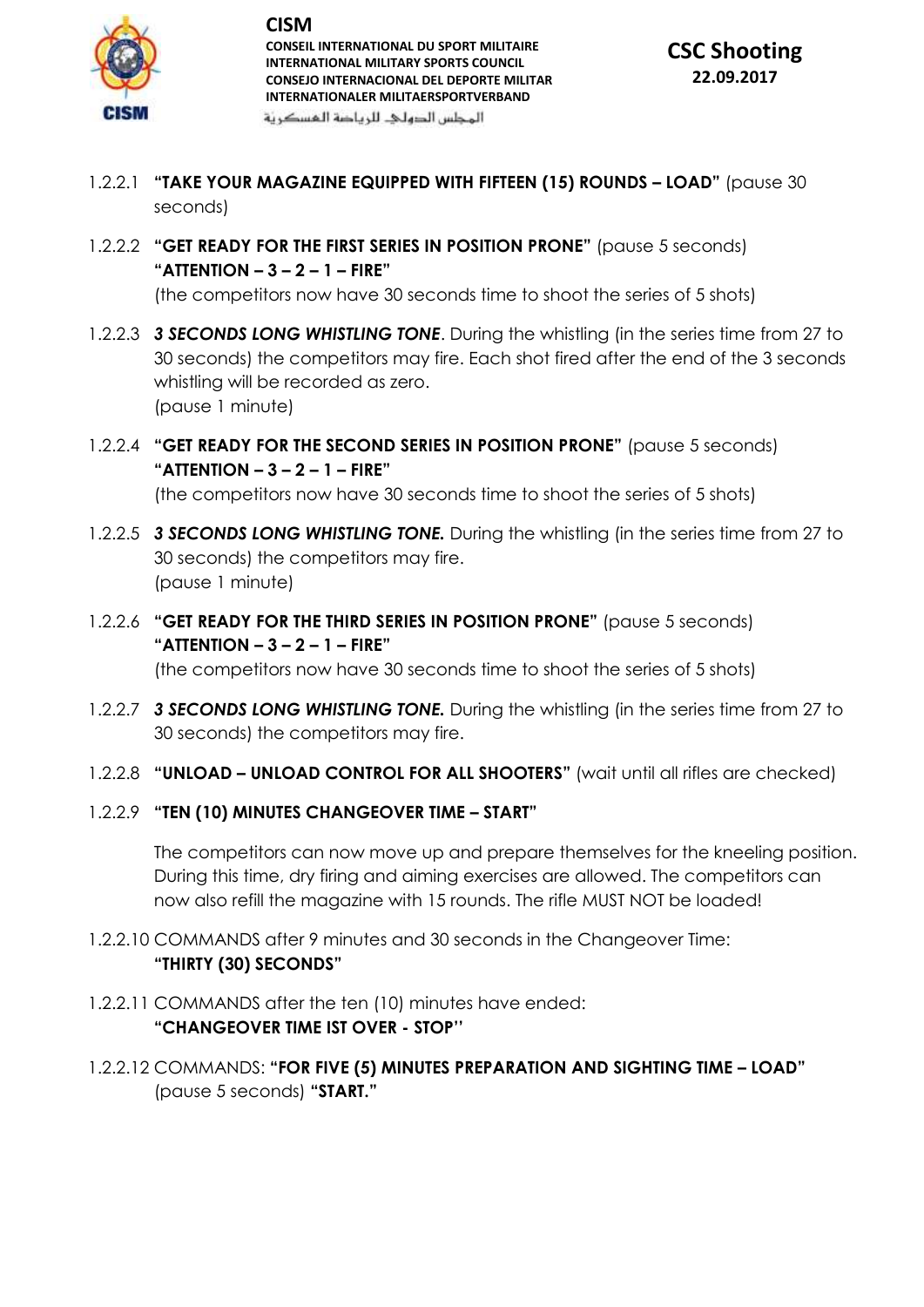

**CISM CONSEIL INTERNATIONAL DU SPORT MILITAIRE INTERNATIONAL MILITARY SPORTS COUNCIL CONSEJO INTERNACIONAL DEL DEPORTE MILITAR INTERNATIONALER MILITAERSPORTVERBAND**

المحلس الدهلى للرياضة المسكرنة

- 1.2.2.13 COMMANDS after 4 minutes and 30 seconds in the Preparation and Sighting Time: **"THIRTY (30) SECONDS"**
- 1.2.3 COMMANDS after the five (5) minutes have ended: **"END OF PREPARATION AND SIGHTING – STOP – UNLOAD.''** "Reset targets." (pause 30 seconds) (ISSF § 6.11.1.2)
- 1.2.3.1 **"TAKE YOUR MAGAZINE EQUIPPED WITH FIFTEEN (15) ROUNDS – LOAD"** (pause 30 seconds)
- 1.2.3.2 **"GET READY FOR THE FIRST SERIES IN POSITION KNEELING"** (pause 5 seconds) **"ATTENTION – 3 – 2 – 1 – FIRE"** (the competitors now have 60 seconds time to shoot the series of 5 shots)
- 1.2.3.3 *3 SECONDS LONG WHISTLING TONE.* During the whistling (in the series time from 57 to 60 seconds) the competitors may fire. Each shot fired after the end of the 3 seconds whistling will be recorded as zero. (pause 1 minute)
- 1.2.3.4 **"GET READY FOR THE SECOND SERIES IN POSITION KNEELING"** (pause 5 seconds) **"ATTENTION – 3 – 2 – 1 – FIRE"** (the competitors now have 60 seconds time to shoot the series of 5 shots)
- 1.2.3.5 **3 SECONDS LONG WHISTLING TONE.** During the whistling (in the series time from 57 to 60 seconds) the competitors may fire. (pause 1 minute)
- 1.2.3.6 **"GET READY FOR THE THIRD SERIES IN POSITION KNEELING"** (pause 5 seconds) **"ATTENTION – 3 – 2 – 1 – FIRE"** (the competitors now have 60 seconds time to shoot the series of 5 shots)
- 1.2.2.7 *3 SECONDS LONG WHISTLING TONE*. During the whistling (in the series time from 57 to 60 seconds) the competitors may fire.

### 1.2.2.8 **"UNLOAD – UNLOAD CONTROL FOR ALL SHOOTERS"**

To ensure safety, when placing a gun down to leave the firing point or when firing is complete, all guns must be unloaded with actions (bolt or locking mechanism) open and safety flags inserted. The rifle must not be removed from the firing line during the course of fire except with the permission of a range official. Before the athlete leaves the firing point, the athlete must ascertain and the Range Officer must verify that the action is open and there is no pellet in the chamber or magazine and a safety flag is inserted. If the athlete boxes his rifle or removes it from the firing point without having it checked by the Range Officer, he may be disqualified. (ISSF § 6.2.2.4, 6.2.2.5).